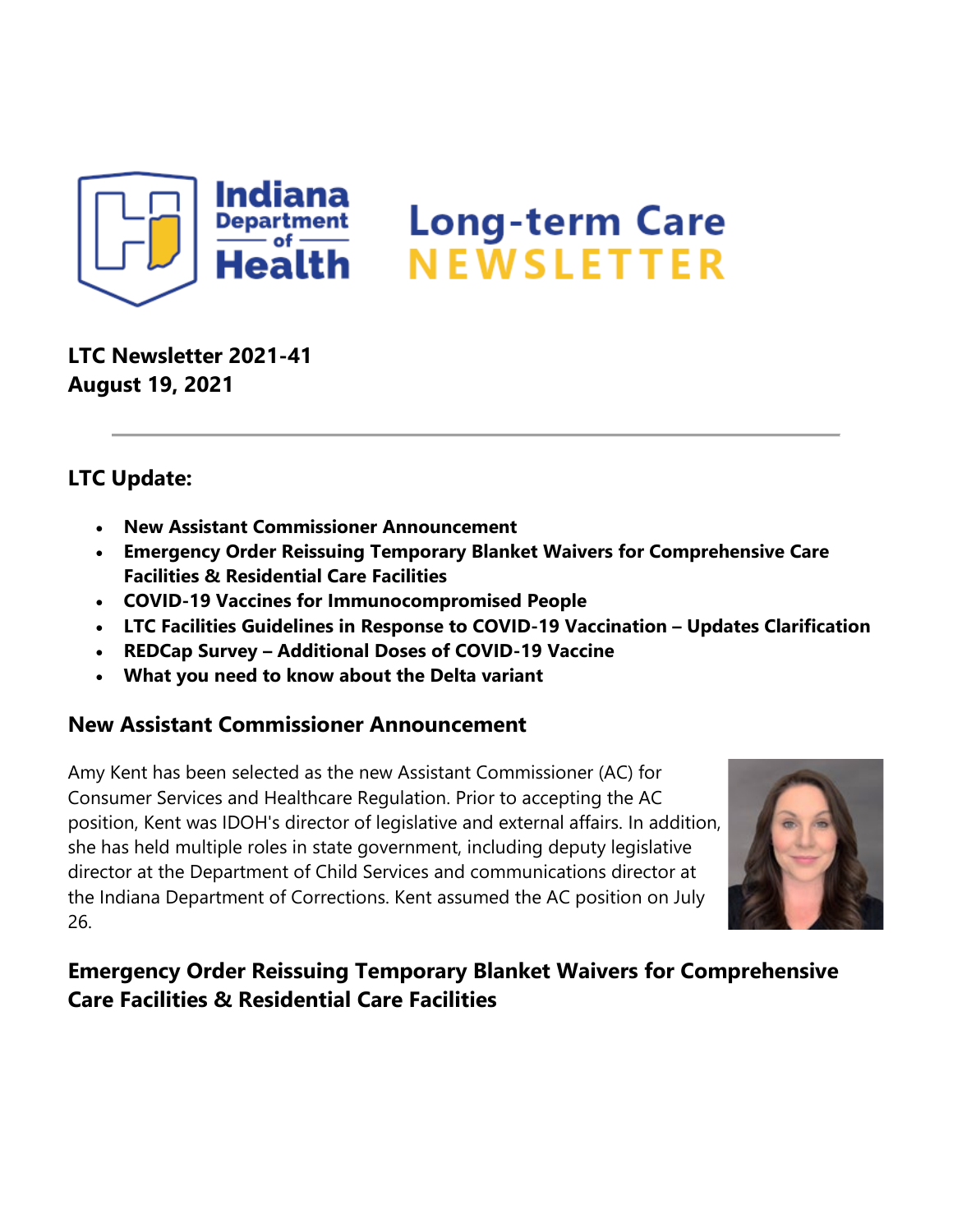These orders continue all previously issued waivers for nursing homes and residential care facilities and will be effect for 45 days past expiration of the public health emergency as declared by Gov. Eric J. Holcomb.

[Order Reissuing as New Orders Temporary Blanket Waivers for Comprehensive Care Facilities](https://content.govdelivery.com/attachments/INSDH/2021/08/18/file_attachments/1909326/Reissuance%20of%20EOs%20for%20CCFs%2020210809.pdf)

[Order Reissuing as New Order Temporary Blanket Waivers for Residential Care Facilities](https://content.govdelivery.com/attachments/INSDH/2021/08/18/file_attachments/1909327/Reissuance%20of%20EOs%20for%20RCFs%2020210809.pdf)

## **COVID-19 Vaccines for Immunocompromised People**

The Centers for Disease Control and Prevention (CDC), the Advisory Committee on Immunization Practices (ACIP) and U.S. Food and Drug Administration (FDA) approved a third dose of COVID-19 mRNA vaccines for people who are moderately to severely immunocompromised on Aug. 13.

[UPDATE: COVID-19 Vaccines for Immunocompromised People –](https://content.govdelivery.com/attachments/INSDH/2021/08/18/file_attachments/1909337/UPDATE%20COVID%20Vaccines%20for%20immunocompromised%20people.pdf) 8.17.2021

[ACIP Key Messages and Talking Points for Partners –](https://content.govdelivery.com/attachments/INSDH/2021/08/18/file_attachments/1909339/ACIP-TPs-FINAL-8.17.pdf) Q&A

# **LTC Facilities Guidelines in Response to COVID-19 Vaccination – Updates Clarification**

Guidance updates clarification:

- All residents on excursions longer than 24 hours must be screened for possible exposures and be given a point-of-care (POC) test immediately upon return and at 3-5 days. If positive, the resident must be placed in appropriate transmission-based precautions (TBP).
- All residents leaving the facility for any type of medical appointments, i.e. dialysis, dental, podiatrist or optometrist appointments, must be screened for possible exposures and tested by POC immediately upon return and at 3-5 days. If positive, the resident must be placed in appropriate TBP.
- All residents must be tested by POC upon admission and re-admission to the facility.
	- $\circ$  Unvaccinated residents will remain in the yellow zone in TBP for the full 14 days if negative. They should be moved to the red zone in TBP if they test positive by POC and either had known exposure, are symptomatic or the result was confirmed by PCR.
	- o Fully vaccinated residents must be tested at admission by POC test and if negative may return to their green zone room if no known exposures and asymptomatic. If fully vaccinated test positive on POC, place the resident in the yellow zone and send for PCR test; place in red zone if symptomatic, known exposure or if confirmed by PCR.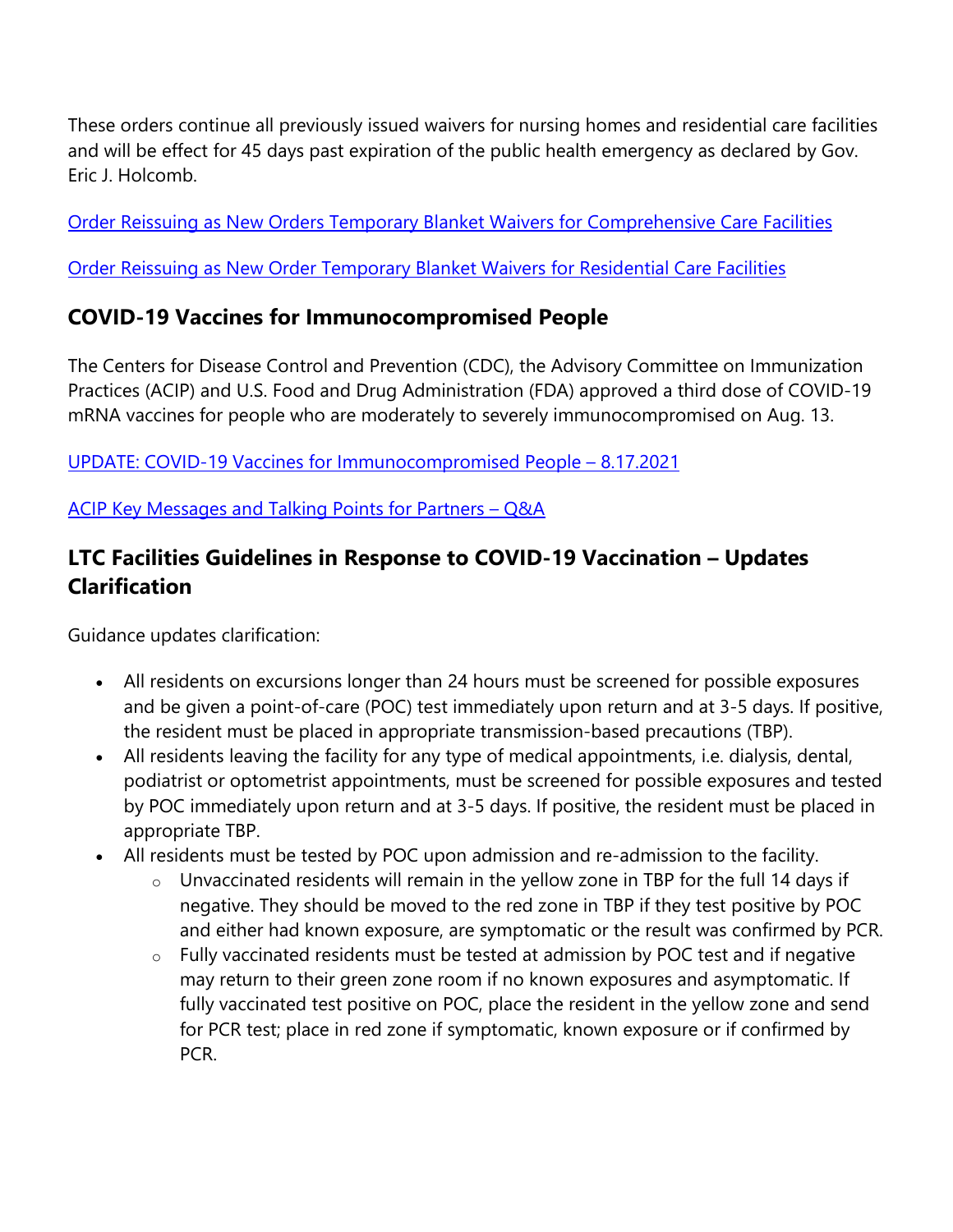• Any resident who presents with symptoms or possible exposure during screening process for COVID-19 should be placed in TBP and a POC test administered according to current guidance documents.

[Long-term Care Facilities Guidelines in Response to COVID-19 Vaccination](https://www.coronavirus.in.gov/files/LTC%20guidelines%20COVID-19%20Vaccination%208.18.21.pdf)

#### [LTC Toolkit](https://www.coronavirus.in.gov/files/IN_COVID-19%20IP%20Toolkit%20ISDH_8.18.21.pdf)

# **REDCap Survey – Additional Doses of COVID-19 Vaccine**

The Indiana Department of Health (IDOH) would like your feedback as to your current plans and/or anticipated needs regarding additional doses of COVID-19 vaccine.

The current recommendation is that moderately to severely immunocompromised people receive a third dose of Pfizer or Moderna vaccine at least 28 days after the second dose of the mRNA vaccine series. This includes people who have:

- Been receiving active cancer treatment for tumors or cancers of the blood
- Received an organ transplant and are taking medicine to suppress the immune system
- Received a stem cell transplant within the last 2 years or are taking medicine to suppress the immune system
- Moderate or severe primary immunodeficiency (such as DiGeorge syndrome, Wiskott-Aldrich syndrome)
- Advanced or untreated HIV infection
- Active treatment with high-dose corticosteroids or other drugs that may suppress your immune response

We understand that all of you have current processes and partnerships in place to administer COVID-19 vaccine to new residents. As these recommendations and additional guidance for nursing home residents/staff are released, we want to ensure that Indiana responds quickly.

Please complete this [short survey.](https://redcap.isdh.in.gov/surveys/?s=XN3XJYRKLE) The primary goal is to identify which facilities need additional support. We continue our partnership with Probari, likely your primary point of contact for planning purposes.

**NOTE:** If your corporate office intends to submit this information for you centrally, please do not complete the survey.

### **What you need to know about the Delta variant**

By Dr. Vuppalanchi, LTC Medical Director